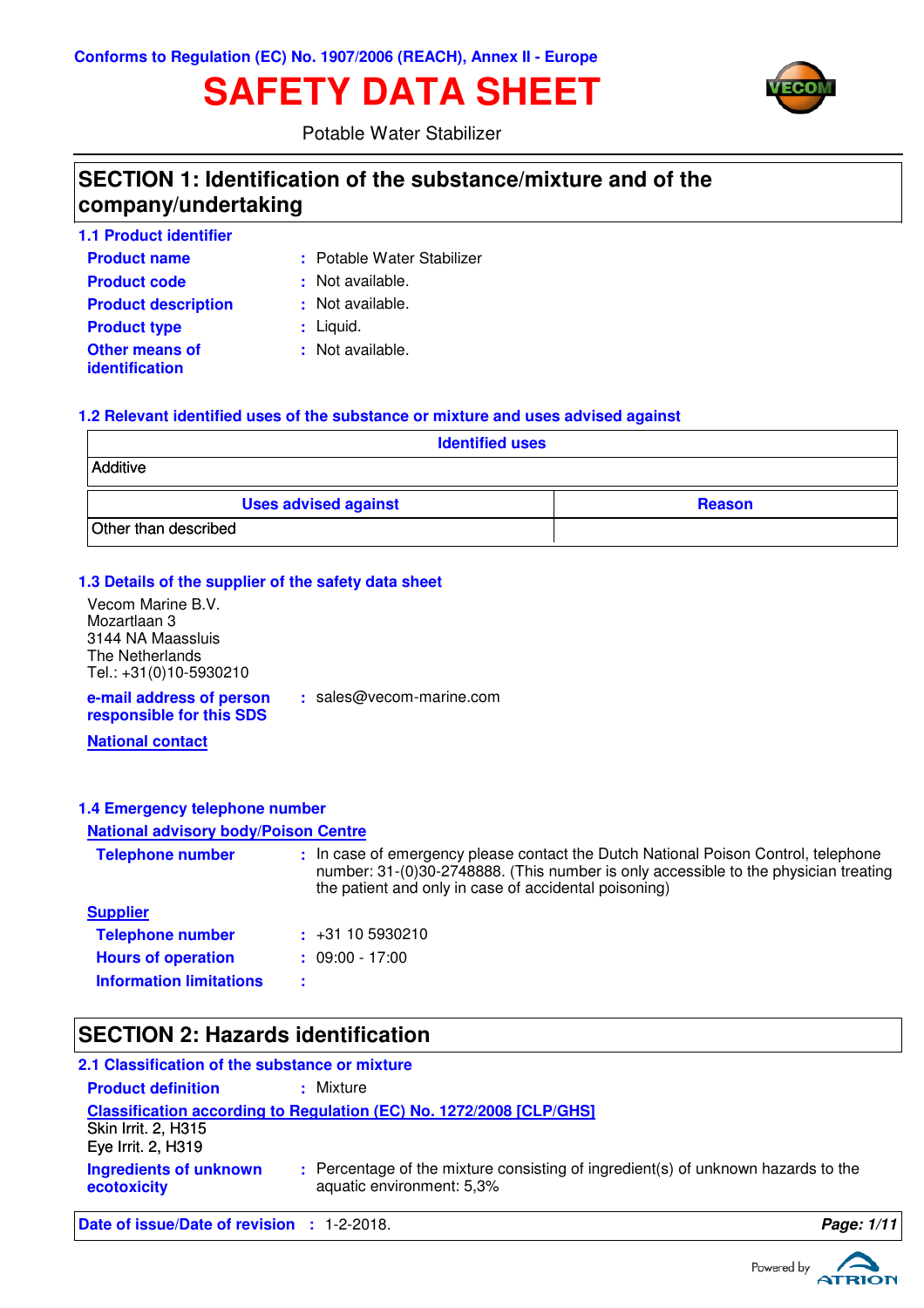**Potable Water Stabilizer**

# **SECTION 2: Hazards identification**

**Classification according to Directive 1999/45/EC [DPD]**

The product is not classified as dangerous according to Directive 1999/45/EC and its amendments.

**Classification :** Not classified.

See Section 16 for the full text of the R phrases or H statements declared above.

See Section 11 for more detailed information on health effects and symptoms.

### **2.2 Label elements**

**Hazard pictograms :**

| ۰ |
|---|
|---|

| <b>Signal word</b>                                                   | : Warning                                                                                                                                                                                                                                                                                                                                                         |
|----------------------------------------------------------------------|-------------------------------------------------------------------------------------------------------------------------------------------------------------------------------------------------------------------------------------------------------------------------------------------------------------------------------------------------------------------|
| <b>Hazard statements</b>                                             | : Causes skin irritation.<br>Causes serious eye irritation.                                                                                                                                                                                                                                                                                                       |
| <b>Precautionary statements</b>                                      |                                                                                                                                                                                                                                                                                                                                                                   |
| <b>Prevention</b>                                                    | : Wash hands thoroughly after handling. Wear protective gloves/protective<br>clothing/eye protection/face protection.                                                                                                                                                                                                                                             |
| <b>Response</b>                                                      | : IF ON SKIN: Gently wash with plenty of soap and water. Wash contaminated<br>clothing before reuse. If skin irritation occurs: Get medical advice/attention. IF IN<br>EYES: Rinse cautiously with water for several minutes. Remove contact lenses, if<br>present and easy to do. Continue rinsing. If eye irritation persists: Get medical<br>advice/attention. |
| <b>Storage</b>                                                       | : Not applicable.                                                                                                                                                                                                                                                                                                                                                 |
| <b>Disposal</b>                                                      | : Not applicable.                                                                                                                                                                                                                                                                                                                                                 |
| <b>Hazardous ingredients</b>                                         | : Silicic acid, sodium salt                                                                                                                                                                                                                                                                                                                                       |
| <b>Supplemental label</b><br>elements                                | : Not applicable.                                                                                                                                                                                                                                                                                                                                                 |
| <b>Special packaging requirements</b>                                |                                                                                                                                                                                                                                                                                                                                                                   |
| <b>Containers to be fitted</b><br>with child-resistant<br>fastenings | : Not applicable.                                                                                                                                                                                                                                                                                                                                                 |
| <b>Tactile warning of danger : Not applicable.</b>                   |                                                                                                                                                                                                                                                                                                                                                                   |
| <b>2.3 Other hazards</b>                                             |                                                                                                                                                                                                                                                                                                                                                                   |
| Other hazards which do                                               | : Not available.                                                                                                                                                                                                                                                                                                                                                  |

**Other hazards which do : not result in classification**

### **SECTION 3: Composition/information on ingredients**

| <b>Substance/mixture</b>                  | Mixture            |               |                                                                             |                                                                                 |             |
|-------------------------------------------|--------------------|---------------|-----------------------------------------------------------------------------|---------------------------------------------------------------------------------|-------------|
|                                           |                    |               |                                                                             | <b>Classification</b>                                                           |             |
| <b>Product/ingredient</b><br>name         | <b>Identifiers</b> | $\frac{9}{6}$ | 67/548/EEC                                                                  | <b>Regulation (EC) No.</b><br>1272/2008 [CLP]                                   | <b>Type</b> |
| Silicic acid, sodium salt   EC: 215-687-4 | CAS: 1344-09-8     | 10-20         | Xi; R36/38                                                                  | Skin Irrit. 2, H315<br>Eye Irrit. 2, H319<br>Aquatic Acute 1, H400              | $\vert$ [1] |
|                                           |                    |               | See Section 16 for<br>the full text of the R-<br>phrases declared<br>above. | See Section 16 for the<br>  full text of the H<br>statements declared<br>above. |             |

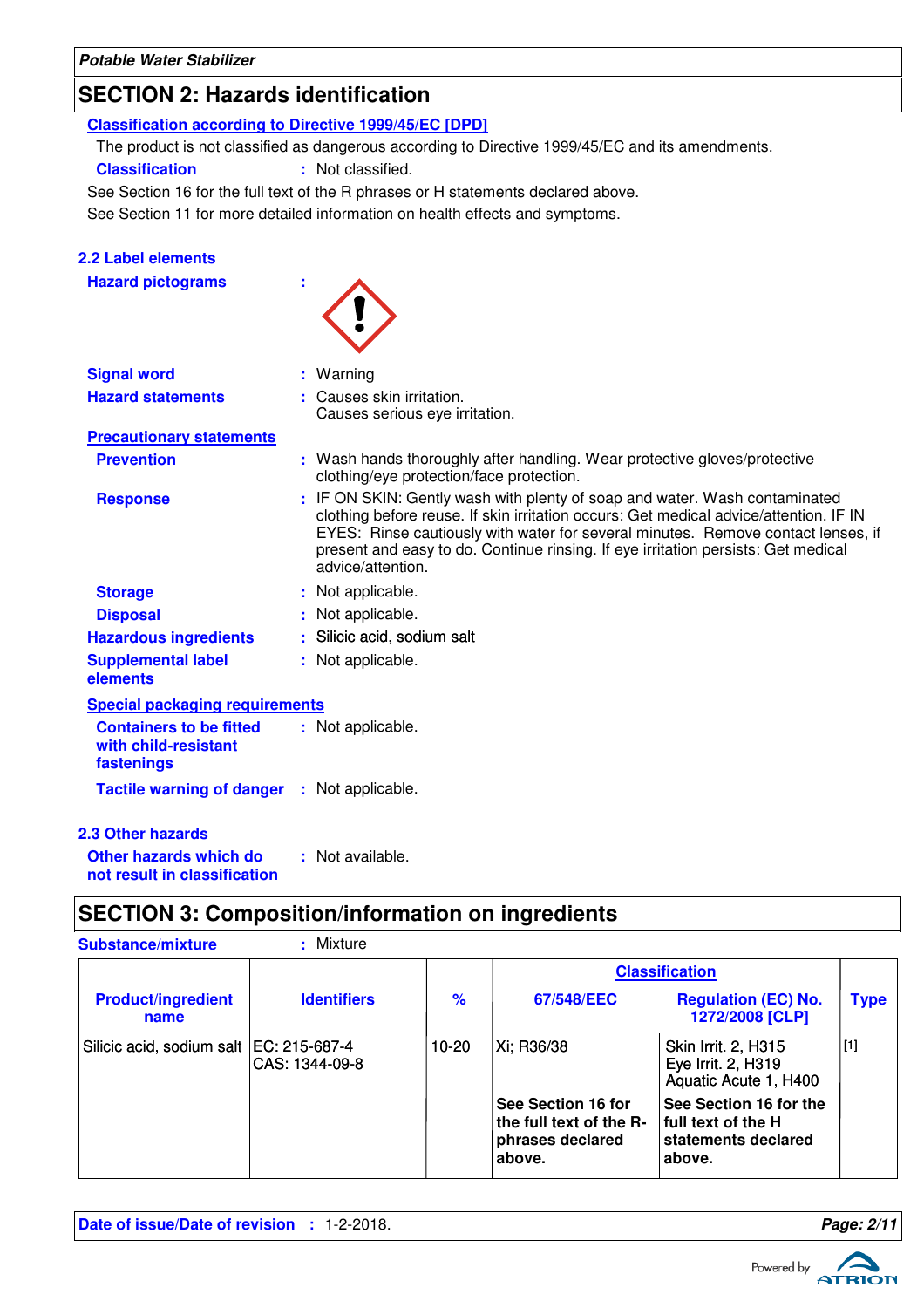### **SECTION 3: Composition/information on ingredients**

There are no additional ingredients present which, within the current knowledge of the supplier and in the concentrations applicable, are classified as hazardous to health or the environment, are PBTs or vPvBs or have been assigned a workplace exposure limit and hence require reporting in this section.

#### Type

[1] Substance classified with a health or environmental hazard

- [2] Substance with a workplace exposure limit
- [3] Substance meets the criteria for PBT according to Regulation (EC) No. 1907/2006, Annex XIII
- [4] Substance meets the criteria for vPvB according to Regulation (EC) No. 1907/2006, Annex XIII

Occupational exposure limits, if available, are listed in Section 8.

### **SECTION 4: First aid measures**

#### **4.1 Description of first aid measures**

| <b>General</b>                    | : In all cases of doubt, or when symptoms persist, seek medical attention. Never give<br>anything by mouth to an unconscious person. If unconscious, place in recovery<br>position and seek medical advice. |
|-----------------------------------|-------------------------------------------------------------------------------------------------------------------------------------------------------------------------------------------------------------|
| Eye contact                       | : Check for and remove any contact lenses. Immediately flush eyes with running water<br>for at least 15 minutes, keeping eyelids open. Seek immediate medical attention.                                    |
| <b>Inhalation</b>                 | : Remove to fresh air. Keep person warm and at rest. If not breathing, if breathing is<br>irregular or if respiratory arrest occurs, provide artificial respiration or oxygen by<br>trained personnel.      |
| <b>Skin contact</b>               | : Remove contaminated clothing and shoes. Wash skin thoroughly with soap and<br>water or use recognised skin cleanser. Do NOT use solvents or thinners.                                                     |
| <b>Ingestion</b>                  | : If swallowed, seek medical advice immediately and show the container or label.<br>Keep person warm and at rest. Do not induce vomiting.                                                                   |
| <b>Protection of first-aiders</b> | : No action shall be taken involving any personal risk or without suitable training. It<br>may be dangerous to the person providing aid to give mouth-to-mouth resuscitation.                               |

#### **4.2 Most important symptoms and effects, both acute and delayed**

There are no data available on the preparation itself. The preparation is not classified as dangerous according to Directive 1999/45/EC and its amendments.

Repeated or prolonged contact with the preparation may cause removal of natural fat from the skin, resulting in nonallergic contact dermatitis and absorption through the skin. If splashed in the eyes, the liquid may cause irritation and reversible damage.

### **4.3 Indication of any immediate medical attention and special treatment needed**

| <b>Notes to physician</b>  | : Treat symptomatically. Contact poison treatment specialist immediately if large<br>quantities have been ingested or inhaled. |
|----------------------------|--------------------------------------------------------------------------------------------------------------------------------|
| <b>Specific treatments</b> | : No specific treatment.                                                                                                       |

See toxicological information (Section 11)

### **SECTION 5: Firefighting measures**

| 5.1 Extinguishing media<br><b>Suitable extinguishing</b><br>media | $\therefore$ Recommended: alcohol-resistant foam, $CO2$ , powders, water spray. |
|-------------------------------------------------------------------|---------------------------------------------------------------------------------|
| Unsuitable extinguishing<br>media                                 | : Do not use water jet.                                                         |
|                                                                   |                                                                                 |

| 5.2 Special hazards arising from the substance or mixture |                                                                               |  |
|-----------------------------------------------------------|-------------------------------------------------------------------------------|--|
| <b>Hazards from the</b>                                   | : Fire will produce dense black smoke. Exposure to decomposition products may |  |
| substance or mixture                                      | cause a health hazard.                                                        |  |

**Date of issue/Date of revision : 1-2-2018. Page: 3/1 Page: 3/11 Page: 3/11** 



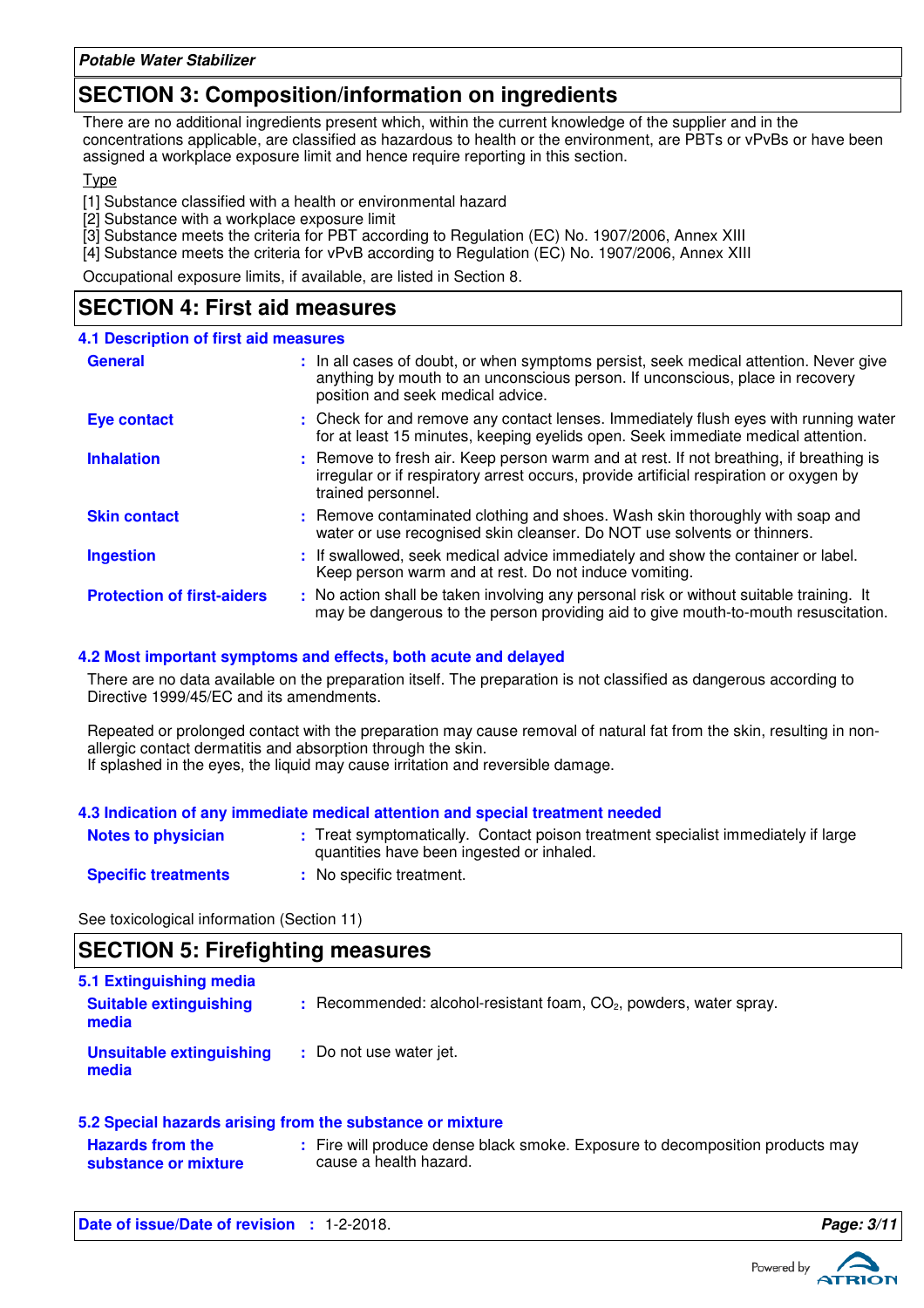# **SECTION 5: Firefighting measures**

| <b>Hazardous thermal</b><br>decomposition products       | : Decomposition products may include the following materials: carbon monoxide,<br>carbon dioxide, smoke, oxides of nitrogen. |
|----------------------------------------------------------|------------------------------------------------------------------------------------------------------------------------------|
| <b>5.3 Advice for firefighters</b>                       |                                                                                                                              |
| <b>Special protective actions</b><br>for fire-fighters   | : Cool closed containers exposed to fire with water. Do not release runoff from fire to<br>drains or watercourses.           |
| <b>Special protective</b><br>equipment for fire-fighters | : Appropriate breathing apparatus may be required.                                                                           |

### **SECTION 6: Accidental release measures**

|                                                                        | 6.1 Personal precautions, protective equipment and emergency procedures                                                                                                                                                                                                            |
|------------------------------------------------------------------------|------------------------------------------------------------------------------------------------------------------------------------------------------------------------------------------------------------------------------------------------------------------------------------|
| For non-emergency<br>personnel                                         | : Exclude sources of ignition and ventilate the area. Avoid breathing vapour or mist.<br>Refer to protective measures listed in sections 7 and 8.                                                                                                                                  |
| For emergency responders                                               | : If specialised clothing is required to deal with the spillage, take note of any<br>information in Section 8 on suitable and unsuitable materials. See also the<br>information in "For non-emergency personnel".                                                                  |
| <b>6.2 Environmental</b><br><b>precautions</b>                         | : Do not allow to enter drains or watercourses. If the product contaminates lakes,<br>rivers, or sewers, inform the appropriate authorities in accordance with local<br>regulations.                                                                                               |
| <b>6.3 Methods and materials</b><br>for containment and<br>cleaning up | : Contain and collect spillage with non-combustible, absorbent material e.g. sand,<br>earth, vermiculite or diatomaceous earth and place in container for disposal<br>according to local regulations (see section 13). Preferably clean with a detergent.<br>Avoid using solvents. |
| 6.4 Reference to other<br><b>sections</b>                              | : See Section 1 for emergency contact information.<br>See Section 8 for information on appropriate personal protective equipment.<br>See Section 13 for additional waste treatment information.                                                                                    |

### **SECTION 7: Handling and storage**

The information in this section contains generic advice and guidance. The list of Identified Uses in Section 1 should be consulted for any available use-specific information provided in the Exposure Scenario(s).

| <b>7.1 Precautions for safe</b><br>handling                                          | : Avoid contact with skin and eyes. Avoid inhalation of vapour, spray or mist.<br>Eating, drinking and smoking should be prohibited in areas where this material is<br>handled, stored and processed.<br>Put on appropriate personal protective equipment (see Section 8).<br>Never use pressure to empty. Container is not a pressure vessel.<br>Always keep in containers made from the same material as the original one.<br>Comply with the health and safety at work laws.                       |            |
|--------------------------------------------------------------------------------------|-------------------------------------------------------------------------------------------------------------------------------------------------------------------------------------------------------------------------------------------------------------------------------------------------------------------------------------------------------------------------------------------------------------------------------------------------------------------------------------------------------|------------|
| <b>7.2 Conditions for safe</b><br>storage, including any<br><b>incompatibilities</b> | : Store in accordance with local regulations.<br>Notes on joint storage<br>Keep away from: oxidising agents, strong alkalis, strong acids.<br>Additional information on storage conditions<br>Observe label precautions. Store in a dry, cool and well-ventilated area. Keep away<br>from heat and direct sunlight.<br>Keep container tightly closed.<br>No smoking. Prevent unauthorised access. Containers that have been opened must<br>be carefully resealed and kept upright to prevent leakage. |            |
| 7.3 Specific end use(s)<br><b>Recommendations</b>                                    | : Not available.                                                                                                                                                                                                                                                                                                                                                                                                                                                                                      |            |
| Date of issue/Date of revision : 1-2-2018.                                           |                                                                                                                                                                                                                                                                                                                                                                                                                                                                                                       | Page: 4/11 |





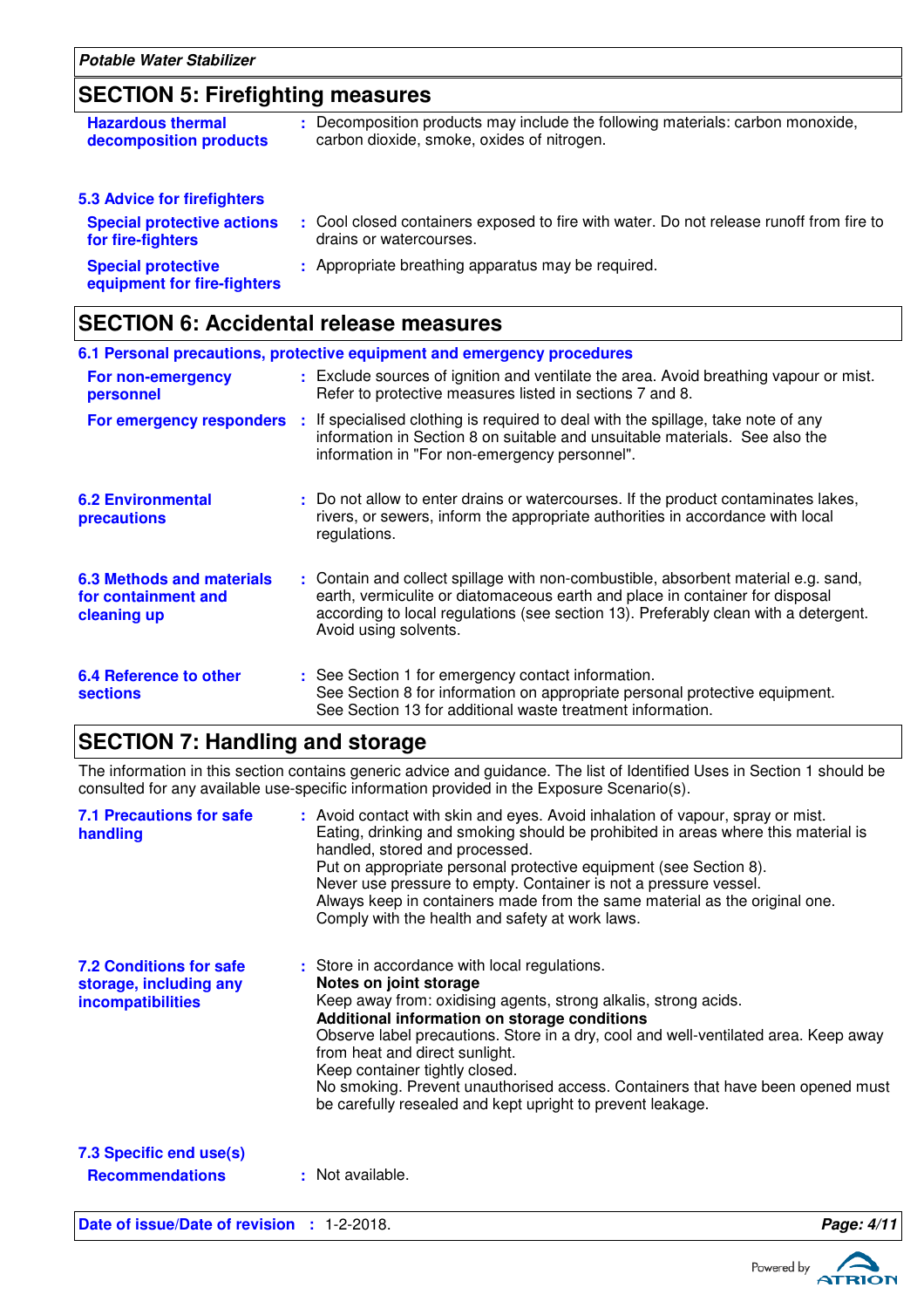| Potable Water Stabilizer |  |  |  |
|--------------------------|--|--|--|
|--------------------------|--|--|--|

### **SECTION 7: Handling and storage**

**Industrial sector specific : solutions** : Not available.

### **SECTION 8: Exposure controls/personal protection**

The information in this section contains generic advice and guidance. The list of Identified Uses in Section 1 should be consulted for any available use-specific information provided in the Exposure Scenario(s).

Recommended monitoring : If this product contains ingredients with exposure limits, personal, workplace

### **8.1 Control parameters**

### **Occupational exposure limits**

No exposure limit value known.

| procedures                                 | atmosphere or biological monitoring may be required to determine the effectiveness<br>of the ventilation or other control measures and/or the necessity to use respiratory<br>protective equipment. Reference should be made to European Standard EN 689 for<br>methods for the assessment of exposure by inhalation to chemical agents and<br>national guidance documents for methods for the determination of hazardous<br>substances. |
|--------------------------------------------|------------------------------------------------------------------------------------------------------------------------------------------------------------------------------------------------------------------------------------------------------------------------------------------------------------------------------------------------------------------------------------------------------------------------------------------|
| <b>Derived effect levels</b>               |                                                                                                                                                                                                                                                                                                                                                                                                                                          |
| No DELs available.                         |                                                                                                                                                                                                                                                                                                                                                                                                                                          |
| <b>Predicted effect concentrations</b>     |                                                                                                                                                                                                                                                                                                                                                                                                                                          |
| No PECs available.                         |                                                                                                                                                                                                                                                                                                                                                                                                                                          |
| <b>8.2 Exposure controls</b>               |                                                                                                                                                                                                                                                                                                                                                                                                                                          |
| <b>Appropriate engineering</b><br>controls | : Provide adequate ventilation. Where reasonably practicable, this should be achieved<br>by the use of local exhaust ventilation and good general extraction. If these are not<br>sufficient to maintain concentrations of particulates and solvent vapours below the<br>OEL, suitable respiratory protection must be worn.                                                                                                              |
| <b>Individual protection measures</b>      |                                                                                                                                                                                                                                                                                                                                                                                                                                          |
| <b>Hygiene measures</b>                    | : Wash hands, forearms and face thoroughly after handling chemical products, before<br>eating, smoking and using the lavatory and at the end of the working period.<br>Appropriate techniques should be used to remove potentially contaminated clothing.<br>Wash contaminated clothing before reusing. Ensure that eyewash stations and<br>safety showers are close to the workstation location.                                        |
| <b>Eye/face protection</b>                 | : Wear safety glasses with side protection in accordance with EN 166.                                                                                                                                                                                                                                                                                                                                                                    |
| <b>Skin protection</b>                     |                                                                                                                                                                                                                                                                                                                                                                                                                                          |
| <b>Hand protection</b>                     | : Barrier creams may help to protect the exposed areas of the skin but should not be<br>applied once exposure has occurred.                                                                                                                                                                                                                                                                                                              |
| <b>Body protection</b>                     | : Personnel should wear antistatic clothing made of natural fibres or of high-<br>temperature-resistant synthetic fibres.                                                                                                                                                                                                                                                                                                                |
| <b>Other skin protection</b>               | : Appropriate footwear and any additional skin protection measures should be<br>selected based on the task being performed and the risks involved and should be<br>approved by a specialist before handling this product.                                                                                                                                                                                                                |
| <b>Respiratory protection</b>              | : If workers are exposed to concentrations above the exposure limit, they must use<br>appropriate, certified respirators.                                                                                                                                                                                                                                                                                                                |
| <b>Environmental exposure</b><br>controls  | : Do not allow to enter drains or watercourses.                                                                                                                                                                                                                                                                                                                                                                                          |

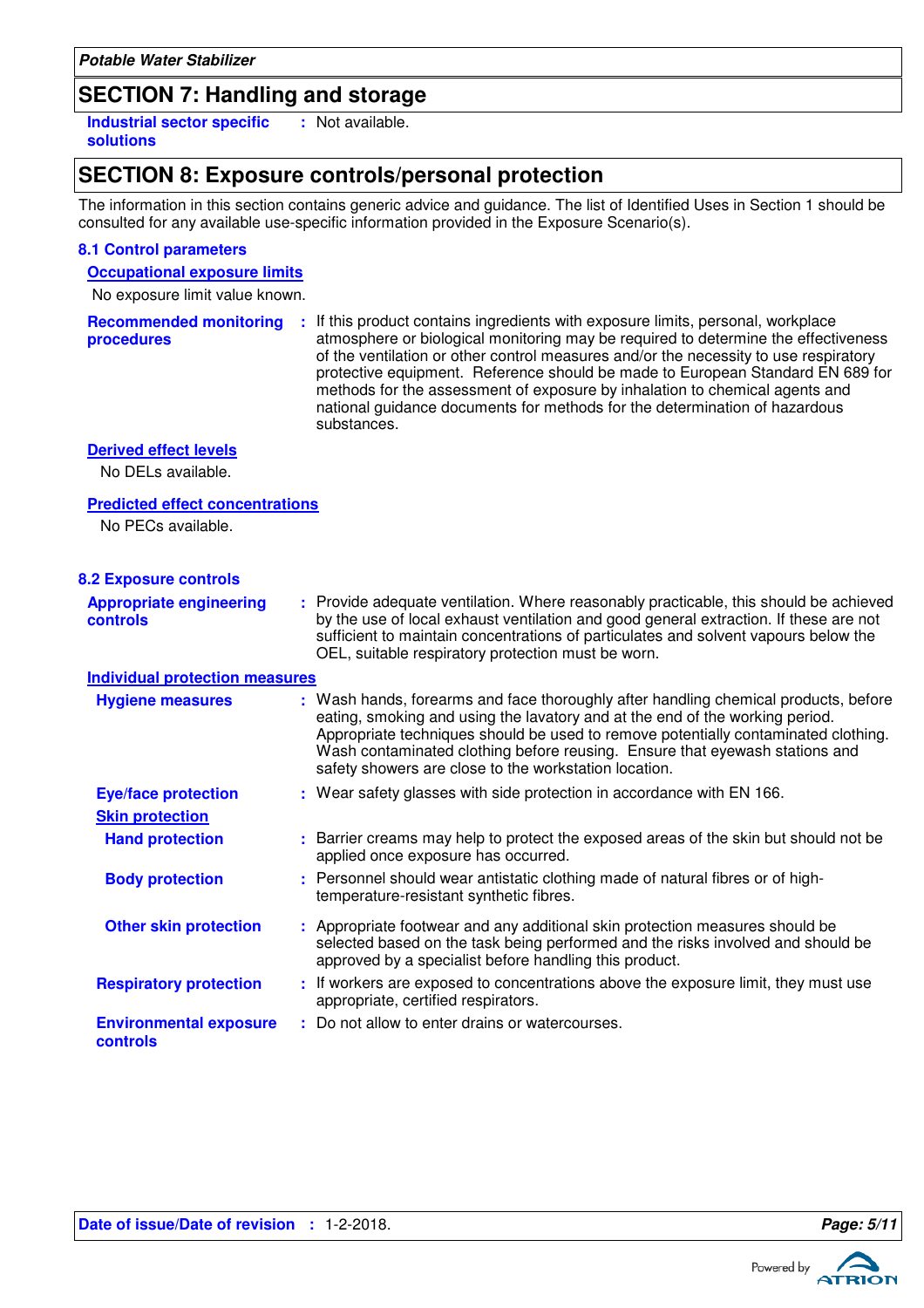# **SECTION 9: Physical and chemical properties**

| 9.1 Information on basic physical and chemical properties |                                                                      |
|-----------------------------------------------------------|----------------------------------------------------------------------|
| <b>Appearance</b>                                         |                                                                      |
| <b>Physical state</b>                                     | : Liquid.                                                            |
| <b>Colour</b>                                             | Colourless.                                                          |
| <b>Odour</b>                                              | Not available.                                                       |
| <b>Odour threshold</b>                                    | Not available.                                                       |
| рH                                                        | 10,3 [Conc. (% w/w): 1%]                                             |
| <b>Melting point/freezing point</b>                       | Not available.                                                       |
| Initial boiling point and boiling<br>range                | : Not available.                                                     |
| <b>Flash point</b>                                        | Closed cup: Not applicable. [Product does not sustain combustion.]   |
| <b>Evaporation rate</b>                                   | Not available.                                                       |
| <b>Flammability (solid, gas)</b>                          | Not available.                                                       |
| <b>Burning time</b>                                       | Not applicable.                                                      |
| <b>Burning rate</b>                                       | Not applicable.                                                      |
| <b>Upper/lower flammability or</b><br>explosive limits    | : Not available.                                                     |
| <b>Vapour pressure</b>                                    | : Not available.                                                     |
| <b>Vapour density</b>                                     | Not available.                                                       |
| <b>Relative density</b>                                   | 1,17 to 1,22                                                         |
| <b>Solubility(ies)</b>                                    | Easily soluble in the following materials: cold water and hot water. |
| <b>Partition coefficient: n-</b><br>octanol/water         | : Not available.                                                     |
| <b>Auto-ignition temperature</b>                          | : Not applicable.                                                    |
| <b>Decomposition temperature</b>                          | Not available.                                                       |
| <b>Viscosity</b>                                          | Not available.                                                       |
| <b>Explosive properties</b>                               | Not available.                                                       |
| <b>Oxidising properties</b>                               | : Not available.                                                     |

#### **9.2 Other information**

No additional information.

### **SECTION 10: Stability and reactivity**

| <b>10.6 Hazardous</b><br>decomposition products | : Under normal conditions of storage and use, hazardous decomposition products<br>should not be produced.                           |
|-------------------------------------------------|-------------------------------------------------------------------------------------------------------------------------------------|
| 10.5 Incompatible materials                     | : Keep away from the following materials to prevent strong exothermic reactions:<br>oxidising agents, strong alkalis, strong acids. |
| <b>10.4 Conditions to avoid</b>                 | : When exposed to high temperatures may produce hazardous decomposition<br>products.                                                |
| 10.3 Possibility of<br>hazardous reactions      | : Under normal conditions of storage and use, hazardous reactions will not occur.                                                   |
| <b>10.2 Chemical stability</b>                  | : Stable under recommended storage and handling conditions (see section 7).                                                         |
| <b>10.1 Reactivity</b>                          | : No specific test data related to reactivity available for this product or its ingredients.                                        |
|                                                 |                                                                                                                                     |

**Date of issue/Date of revision :** 1-2-2018. **Page: 6/11**



ATRIO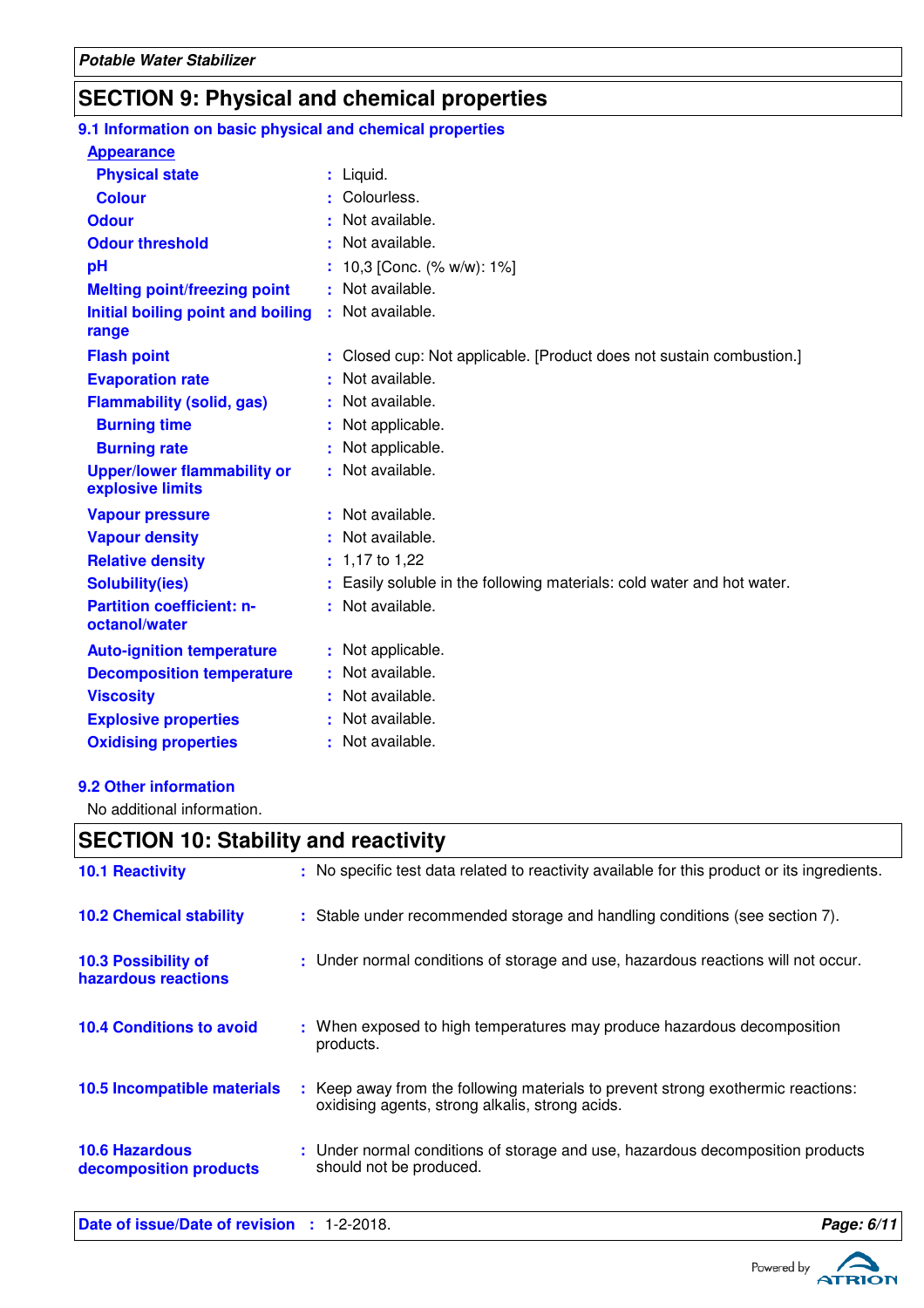### **SECTION 11: Toxicological information**

#### **11.1 Information on toxicological effects**

There are no data available on the preparation itself. The preparation is not classified as dangerous according to Directive 1999/45/EC and its amendments.

Repeated or prolonged contact with the preparation may cause removal of natural fat from the skin, resulting in nonallergic contact dermatitis and absorption through the skin.

If splashed in the eyes, the liquid may cause irritation and reversible damage.

#### **Acute toxicity**

| <b>Product/ingredient name</b> | <b>Result</b> | <b>Species</b> | <b>Dose</b> | <b>Exposure</b> |
|--------------------------------|---------------|----------------|-------------|-----------------|
| Silicic acid, sodium salt      | LD50 Oral     | Rat            | >1960 mg/kg |                 |

**Conclusion/Summary :** Not available.

#### **Acute toxicity estimates**

Not available.

#### **Irritation/Corrosion**

| <b>Product/ingredient name</b>                            | <b>Result</b>          | <b>Species</b> | <b>Score</b> | <b>Exposure</b>                          | <b>Observation</b> |
|-----------------------------------------------------------|------------------------|----------------|--------------|------------------------------------------|--------------------|
| Silicic acid, sodium salt                                 | Eyes - Severe irritant | Rabbit         |              | 24 hours 10                              | ÷                  |
|                                                           | Skin - Severe irritant | Rabbit         |              | milligrams<br>24 hours 500<br>milligrams |                    |
| <b>Conclusion/Summary</b>                                 | : Not available.       |                |              |                                          |                    |
| <b>Sensitisation</b>                                      |                        |                |              |                                          |                    |
| <b>Conclusion/Summary</b>                                 | : Not available.       |                |              |                                          |                    |
| <b>Mutagenicity</b>                                       |                        |                |              |                                          |                    |
| <b>Conclusion/Summary</b>                                 | : Not available.       |                |              |                                          |                    |
| <b>Carcinogenicity</b>                                    |                        |                |              |                                          |                    |
| <b>Conclusion/Summary</b>                                 | : Not available.       |                |              |                                          |                    |
| <b>Reproductive toxicity</b>                              |                        |                |              |                                          |                    |
| <b>Conclusion/Summary</b>                                 | : Not available.       |                |              |                                          |                    |
| <b>Teratogenicity</b>                                     |                        |                |              |                                          |                    |
| <b>Conclusion/Summary</b>                                 | : Not available.       |                |              |                                          |                    |
| <b>Specific target organ toxicity (single exposure)</b>   |                        |                |              |                                          |                    |
| Not available.                                            |                        |                |              |                                          |                    |
| <b>Specific target organ toxicity (repeated exposure)</b> |                        |                |              |                                          |                    |

Not available.

#### **Aspiration hazard**

Not available.

**Other information :**

: Not available.

### **SECTION 12: Ecological information**

#### **12.1 Toxicity**

There are no data available on the preparation itself. Do not allow to enter drains or watercourses.

The preparation has been assessed following the conventional method of the Dangerous Preparations Directive 1999/45/EC and is not classified as dangerous for the environment.

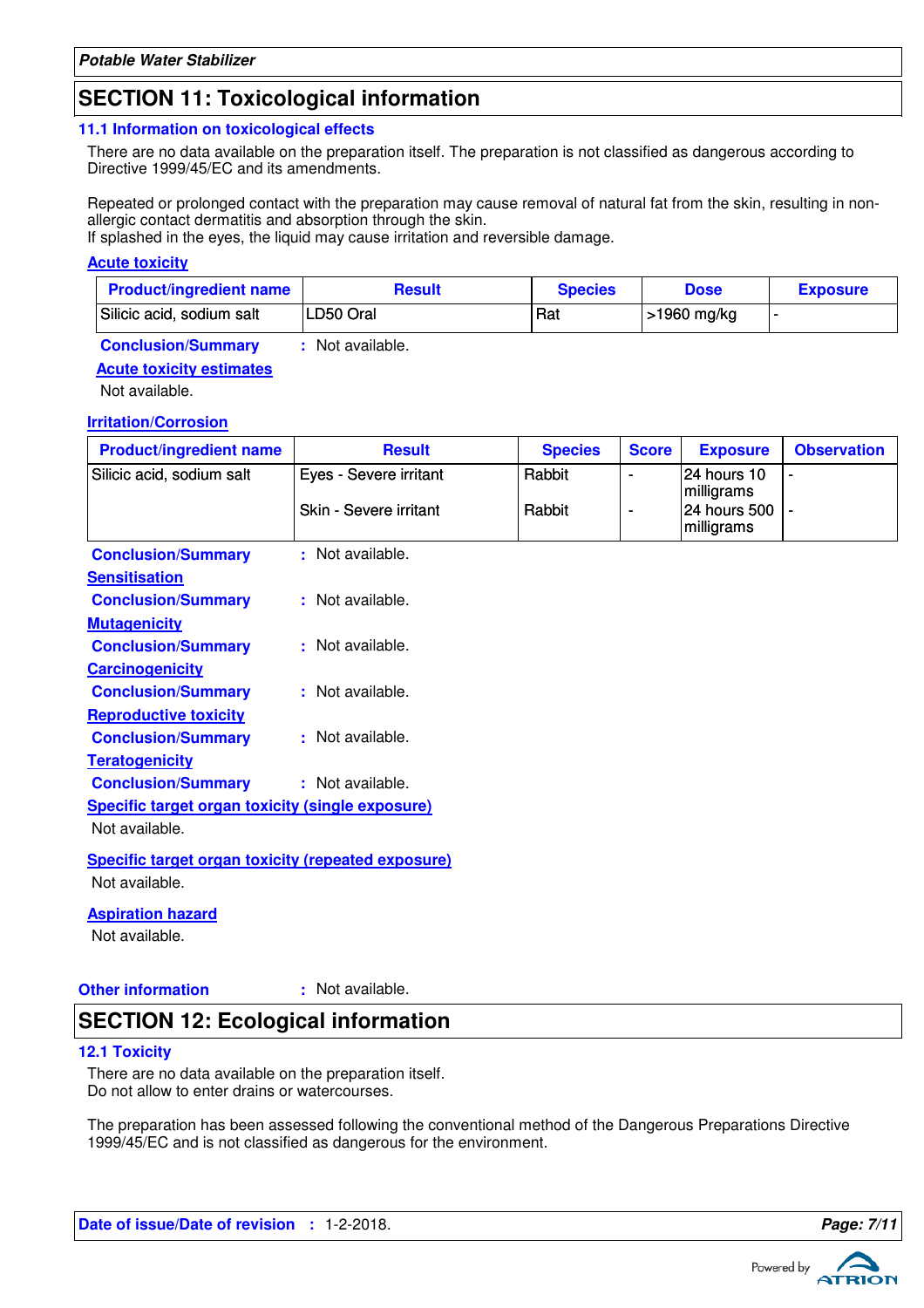# **SECTION 12: Ecological information**

| <b>Product/ingredient name</b> | <b>Result</b>                      | <b>Species</b>                                            | <b>Exposure</b> |
|--------------------------------|------------------------------------|-----------------------------------------------------------|-----------------|
| Silicic acid, sodium salt      | Acute EC50 0,4 mg/L Fresh water    | Crustaceans - Ceriodaphnia<br>dubia - Neonate - <24 hours | 48 hours        |
|                                | Acute LC50 494000 ug/L Fresh water | Daphnia - Daphnia magna                                   | 48 hours        |
| <b>Conclusion/Summary</b>      | : Not available.                   |                                                           |                 |

### **12.2 Persistence and degradability**

**Conclusion/Summary :** Not available.

#### **12.3 Bioaccumulative potential**

| <b>Product/ingredient name</b> | <b>LogP</b> <sub>ow</sub> | <b>BCF</b> | <b>Potential</b> |
|--------------------------------|---------------------------|------------|------------------|
| Potable Water Stabilizer       |                           |            | low              |

| <b>12.4 Mobility in soil</b>                     |                  |
|--------------------------------------------------|------------------|
| <b>Soil/water partition</b><br>coefficient (Koc) | : Not available. |
| <b>Mobility</b>                                  | : Not available. |

|             | 12.5 Results of PBT and vPvB assessment |
|-------------|-----------------------------------------|
| <b>PBT</b>  | : Not applicable.                       |
| <b>vPvB</b> | : Not applicable.                       |

|  |  | <b>12.6 Other adverse effects</b> |  |  |
|--|--|-----------------------------------|--|--|

**12.6 Other adverse effects** : No known significant effects or critical hazards.

### **SECTION 13: Disposal considerations**

The information in this section contains generic advice and guidance. The list of Identified Uses in Section 1 should be consulted for any available use-specific information provided in the Exposure Scenario(s).

Do not allow to enter drains or watercourses.

Dispose of according to all federal, state and local applicable regulations.

#### **13.1 Waste treatment methods**

| <b>Product</b>             |                                                                                                                                                                                                                                                                                                                                                                                                                                                                                                                                                               |
|----------------------------|---------------------------------------------------------------------------------------------------------------------------------------------------------------------------------------------------------------------------------------------------------------------------------------------------------------------------------------------------------------------------------------------------------------------------------------------------------------------------------------------------------------------------------------------------------------|
| <b>Methods of disposal</b> | : The generation of waste should be avoided or minimised wherever possible.<br>Significant quantities of waste product residues should not be disposed of via the<br>foul sewer but processed in a suitable effluent treatment plant. Dispose of surplus<br>and non-recyclable products via a licensed waste disposal contractor. Disposal of<br>this product, solutions and any by-products should at all times comply with the<br>requirements of environmental protection and waste disposal legislation and any<br>regional local authority requirements. |
| <b>Hazardous waste</b>     | : The classification of the product may meet the criteria for a hazardous waste.                                                                                                                                                                                                                                                                                                                                                                                                                                                                              |
| <b>Packaging</b>           |                                                                                                                                                                                                                                                                                                                                                                                                                                                                                                                                                               |
| <b>Methods of disposal</b> | : The generation of waste should be avoided or minimised wherever possible. Waste<br>packaging should be recycled. Incineration or landfill should only be considered<br>when recycling is not feasible.                                                                                                                                                                                                                                                                                                                                                      |
| <b>Special precautions</b> | : This material and its container must be disposed of in a safe way. Care should be<br>taken when handling emptied containers that have not been cleaned or rinsed out.<br>Empty containers or liners may retain some product residues. Avoid dispersal of<br>spilt material and runoff and contact with soil, waterways, drains and sewers.                                                                                                                                                                                                                  |

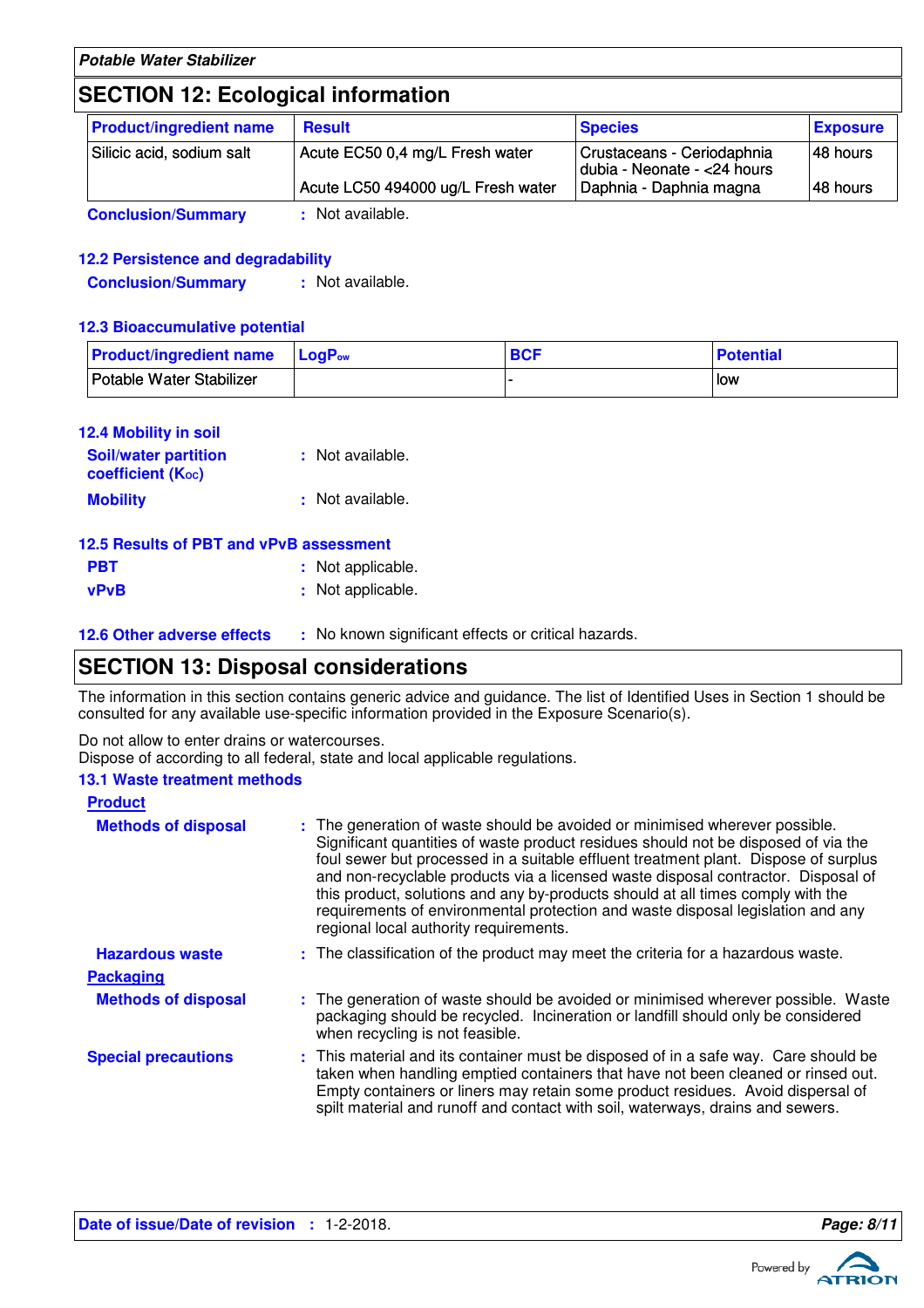# **SECTION 14: Transport information**

|                                                | <b>ADR/RID</b>                                                                                                                                                                                                                               | <b>ADN/ADNR</b>                                                                                                                                                                                                                              | <b>IMDG</b>                                                                                                                                                                                                                                  | <b>IATA</b>                                                                                                                                                                                                                                  |
|------------------------------------------------|----------------------------------------------------------------------------------------------------------------------------------------------------------------------------------------------------------------------------------------------|----------------------------------------------------------------------------------------------------------------------------------------------------------------------------------------------------------------------------------------------|----------------------------------------------------------------------------------------------------------------------------------------------------------------------------------------------------------------------------------------------|----------------------------------------------------------------------------------------------------------------------------------------------------------------------------------------------------------------------------------------------|
| 14.1 UN number                                 | Not regulated.                                                                                                                                                                                                                               | Not regulated.                                                                                                                                                                                                                               | Not regulated.                                                                                                                                                                                                                               | Not regulated.                                                                                                                                                                                                                               |
| 14.2 UN proper<br>shipping name                |                                                                                                                                                                                                                                              |                                                                                                                                                                                                                                              |                                                                                                                                                                                                                                              |                                                                                                                                                                                                                                              |
| <b>14.3 Transport</b><br>hazard class(es)      |                                                                                                                                                                                                                                              |                                                                                                                                                                                                                                              |                                                                                                                                                                                                                                              |                                                                                                                                                                                                                                              |
| 14.4 Packing<br>group                          |                                                                                                                                                                                                                                              |                                                                                                                                                                                                                                              |                                                                                                                                                                                                                                              |                                                                                                                                                                                                                                              |
| 14.5<br><b>Environmental</b><br>hazards        | No.                                                                                                                                                                                                                                          | No.                                                                                                                                                                                                                                          | No.                                                                                                                                                                                                                                          | No.                                                                                                                                                                                                                                          |
| <b>14.6 Special</b><br>precautions for<br>user | <b>Transport within</b><br>user's premises:<br>always transport in<br>closed containers that<br>are upright and<br>secure. Ensure that<br>persons transporting<br>the product know what<br>to do in the event of an<br>accident or spillage. | <b>Transport within</b><br>user's premises:<br>always transport in<br>closed containers that<br>are upright and<br>secure. Ensure that<br>persons transporting<br>the product know what<br>to do in the event of an<br>accident or spillage. | <b>Transport within</b><br>user's premises:<br>always transport in<br>closed containers that<br>are upright and<br>secure. Ensure that<br>persons transporting<br>the product know what<br>to do in the event of an<br>accident or spillage. | <b>Transport within</b><br>user's premises:<br>always transport in<br>closed containers that<br>are upright and<br>secure. Ensure that<br>persons transporting<br>the product know what<br>to do in the event of an<br>accident or spillage. |
| <b>Additional</b><br>information               |                                                                                                                                                                                                                                              |                                                                                                                                                                                                                                              |                                                                                                                                                                                                                                              |                                                                                                                                                                                                                                              |

**14.7 Transport in bulk according to Annex II of MARPOL 73/78 and the IBC Code**

### **SECTION 15: Regulatory information**

**15.1 Safety, health and environmental regulations/legislation specific for the substance or mixture EU Regulation (EC) No. 1907/2006 (REACH)**

### **Annex XIV - List of substances subject to authorisation**

**:** Not available.

| <b>Substances of very high concern</b>                                                                                                                                     |                   |
|----------------------------------------------------------------------------------------------------------------------------------------------------------------------------|-------------------|
| None of the components are listed.                                                                                                                                         |                   |
| <b>Annex XVII - Restrictions : Not applicable.</b><br>on the manufacture,<br>placing on the market and<br>use of certain dangerous<br>substances, mixtures and<br>articles |                   |
| <b>Other EU regulations</b>                                                                                                                                                |                   |
| <b>VOC for Ready-for-Use</b><br><b>Mixture</b>                                                                                                                             | : Not applicable. |
| <b>Europe inventory</b>                                                                                                                                                    | : Not determined. |
| <b>Black List Chemicals</b>                                                                                                                                                | : Not listed      |
| <b>Priority List Chemicals</b>                                                                                                                                             | : Not listed      |
|                                                                                                                                                                            |                   |

**Date of issue/Date of revision : 1-2-2018. Page: 9/11 Page: 9/11** 





ATRIO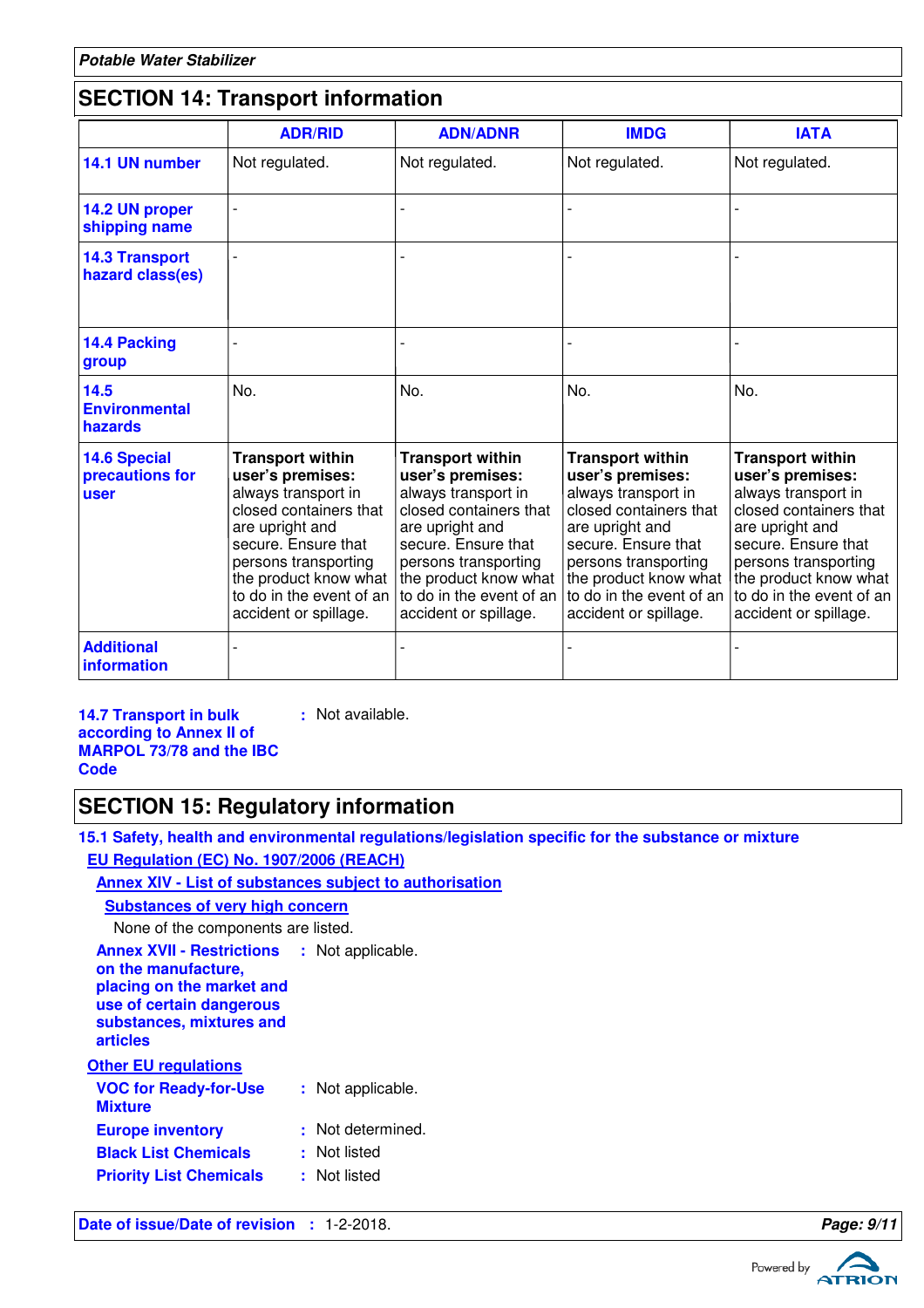# **SECTION 15: Regulatory information**

| <b>Integrated pollution</b><br>prevention and control<br>list (IPPC) - Air         | : Not listed                                                                                                                                                                                                                                                                                        |
|------------------------------------------------------------------------------------|-----------------------------------------------------------------------------------------------------------------------------------------------------------------------------------------------------------------------------------------------------------------------------------------------------|
| <b>Integrated pollution</b><br>prevention and control<br>list (IPPC) - Water       | : Not listed                                                                                                                                                                                                                                                                                        |
| <b>Industrial use</b>                                                              | : The information contained in this safety data sheet does not constitute the user's<br>own assessment of workplace risks, as required by other health and safety<br>legislation. The provisions of the national health and safety at work regulations apply<br>to the use of this product at work. |
| <b>International regulations</b>                                                   |                                                                                                                                                                                                                                                                                                     |
| <b>Chemical Weapons</b><br><b>Convention List Schedule I</b><br><b>Chemicals</b>   | : Not listed                                                                                                                                                                                                                                                                                        |
| <b>Chemical Weapons</b><br><b>Convention List Schedule II</b><br><b>Chemicals</b>  | : Not listed                                                                                                                                                                                                                                                                                        |
| <b>Chemical Weapons</b><br><b>Convention List Schedule III</b><br><b>Chemicals</b> | : Not listed                                                                                                                                                                                                                                                                                        |
| <b>15.2 Chemical Safety</b>                                                        | : This product contains substances for which Chemical Safety Assessments are still                                                                                                                                                                                                                  |

**Assessment**

required.

### **SECTION 16: Other information**

### **CEPE code :** 8

 $\nabla$  Indicates information that has changed from previously issued version.

| <b>Abbreviations and</b><br>acronyms | $:$ ATE = Acute Toxicity Estimate<br>CLP = Classification, Labelling and Packaging Regulation [Regulation (EC) No.<br>1272/2008] |
|--------------------------------------|----------------------------------------------------------------------------------------------------------------------------------|
|                                      | $DNEL = Derived No Effect Level$                                                                                                 |
|                                      | EUH statement = CLP-specific Hazard statement                                                                                    |
|                                      | PNEC = Predicted No Effect Concentration<br>RRN = REACH Registration Number                                                      |

### **Procedure used to derive the classification according to Regulation (EC) No. 1272/2008 [CLP/GHS]**

| <b>Classification</b> | Justification             |
|-----------------------|---------------------------|
| Skin Irrit. 2, H315   | I Calculation method      |
| Eye Irrit. 2, H319    | <b>Calculation method</b> |

| <b>Full text of abbreviated H</b><br><b>statements</b> | : H315<br>Causes skin irritation.<br>H319<br>Causes serious eye irritation.<br>Very toxic to aquatic life.<br>H400 |                                                                                                                                           |             |
|--------------------------------------------------------|--------------------------------------------------------------------------------------------------------------------|-------------------------------------------------------------------------------------------------------------------------------------------|-------------|
| <b>Full text of classifications</b><br>[CLP/GHS]       | : Aquatic Acute 1, H400<br>Eye Irrit. 2, H319<br>Skin Irrit. 2, H315                                               | <b>AQUATIC TOXICITY (ACUTE) - Category 1</b><br>SERIOUS EYE DAMAGE/ EYE IRRITATION - Category 2<br>SKIN CORROSION/IRRITATION - Category 2 |             |
| <b>Full text of abbreviated R</b><br><b>phrases</b>    | : R36/38- Irritating to eyes and skin.                                                                             |                                                                                                                                           |             |
| <b>Full text of classifications</b><br>[DSD/DPD]       | $\cdot$ Xi - Irritant                                                                                              |                                                                                                                                           |             |
| Date of printing                                       | $: 1 - 2 - 2018.$                                                                                                  |                                                                                                                                           |             |
| Date of issue/Date of<br>revision                      | $: 1 - 2 - 2018.$                                                                                                  |                                                                                                                                           |             |
| Date of previous issue                                 | $: 21 - 12 - 2017.$                                                                                                |                                                                                                                                           |             |
| Date of issue/Date of revision : 1-2-2018.             |                                                                                                                    |                                                                                                                                           | Page: 10/11 |